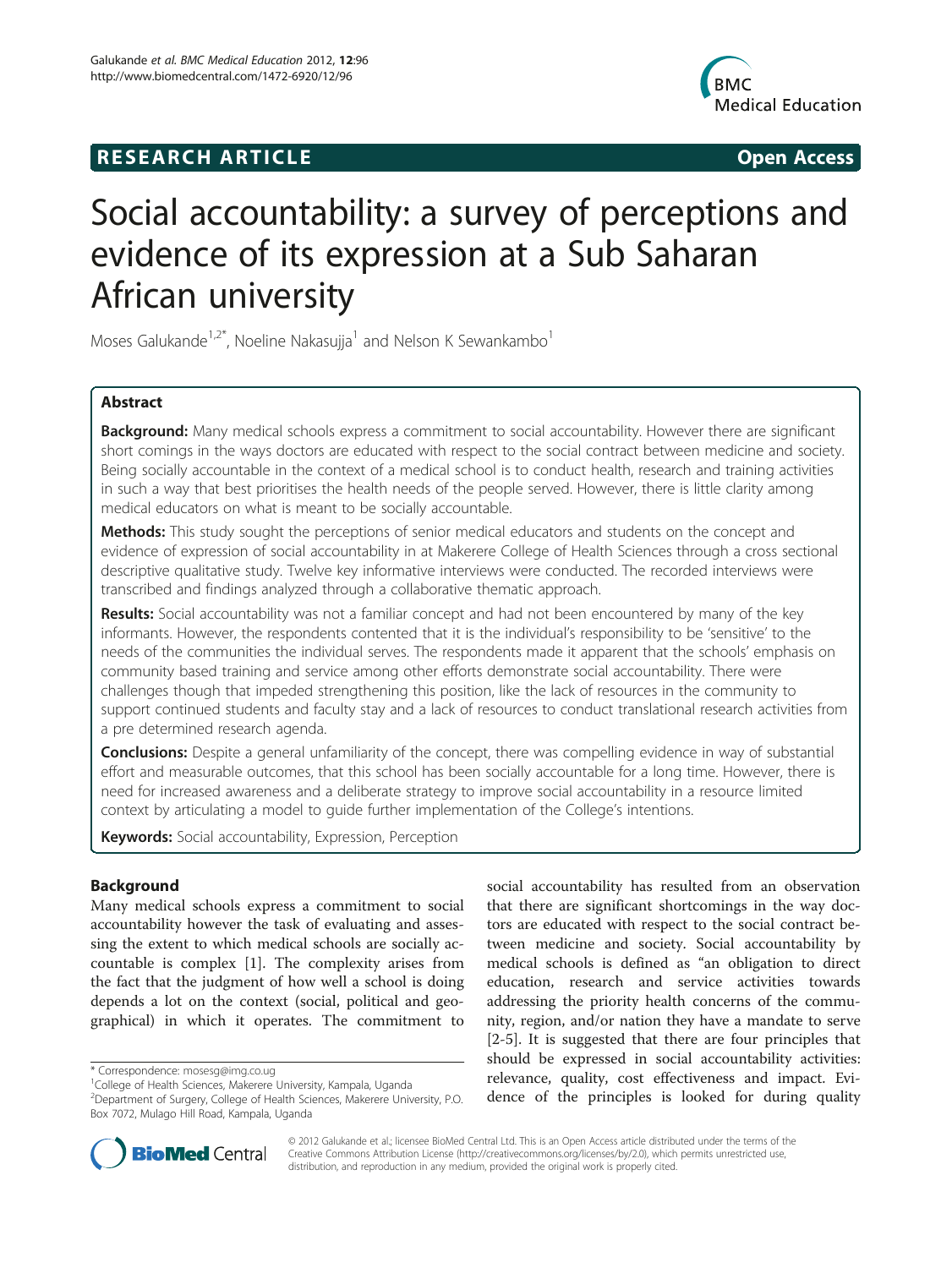assurance audits and is embedded in accreditation standards for medical education. Whereas accreditation standards of medical education are in practice in many parts of the world where they are of importance in ensuring quality education and should reflect social accountability, little is known about them in the African setting, [\[6](#page-5-0)-[8\]](#page-5-0). There is little clarity among medical educators on what it means to be socially accountable [\[2](#page-5-0)]. Neither do we know how social accountability is best taught or learned. Little is known about the forms of social accountability, effective teaching and evaluation or the preparedness of future physicians to be socially and community responsive. Given the fact that Makerere Medical School now called the Makerere College of Health Sciences (MakCHS) for several decades was the only medical training institution in the region by default, it served the purpose of providing health workers especially doctors who served competently in many of the facilities in the region and beyond yet no documentation on social accountability exists. With this background we set out to determine the perceptions on the understanding, teaching and learning of social accountability within one of the oldest medical schools in the Sub Saharan African.

#### **Methods**

This was a cross sectional qualitative study conducted in 2008 at MakCHS, Uganda. A rapid inexpensive self evaluation approach was employed. Twelve face to face key informant interviews were conducted including senior medical educators and two student leaders. Face to face interviews were adopted as a method of data collection given its rapid nature of gathering information from a community of interest. The research by interview method was employed as it allowed for seeking of perceptions and impressions of the respondents while allowing for the opportunity to probe and ask follow up questions. The key informants were deemed well positioned to provide detailed information and opinions based on their knowledge, experience and position.

For a long time, its (College of Health Sciences) main role was to train medical doctors but over the years other forms of health professionals have also graduated from this institution; including nurses, dentists, pharmacists, public and environment health graduates.

Over several decades MakCHS was the only training institution for doctors in the East African region and indeed its graduates populated most of the hospitals and Ministries of Health as leaders in health care provision. Without having defined social accountability, the way we now know, it was being practiced any way. Close to a decade now, the MakCHS changed the teaching and learning methods from the old teacher centered curriculum to problem based learning (PBL). With students going out to the communities for service learning through community based education and service (COBES) activities, this was seen as one of many moves towards a socially accountable institution.

The sampling of the key informants was purposive; selecting deans and heads of different units with at least 15 years of teaching and managerial experience. Those in leadership and with a long experience in academia at the institution were deemed most appropriate to provide the type of knowledge and practice of social accountability sought after in this particular study. Involvement of students' representatives was justified as representation of students' body. A list of the 24 eligible participants was generated and each called on phone to ascertain availability and willingness to participate. Eighteen were reached on phone and were available and willing to participate. An interview schedule was made, 12 honored the interview appointments, 4 had other commitments, and 2 failed to attend the scheduled appointment. The entire exercise (the Interview schedule) lasted 3 weeks.

The information was collected by N.N and M.G through audio recorded interviews with permission from the respondents. Each interview lasted 40–45 minutes. A general interview guide approach was employed because it ensured that the same general areas of information were collected from each interviewee; this provided more focus than would have been the case if we used an informal conversational approach, but it also allowed a degree of freedom and adaptability in this information gathering process. The information was transcribed verbatim using Microsoft word processing program. Textual data was structured in matrices with rows for the thematic areas, this allowed for comparison of statements among the respondents. The transcripts were reviewed repeatedly through a collaborative analytic process to generate codes and emerging themes.

The study received ethical approval from the University College based Research and Ethics Committee.

#### Results

#### Definition of the term

There were ten educators and two student leaders interviewed. The term social accountability was not a familiar term to the key informants. Half of them had not previously encountered the term and it was vague to the rest of the respondents as exemplified by this respondent:

"Yes I have but not very frequently".

The term was clarified to interviewees after collecting their views.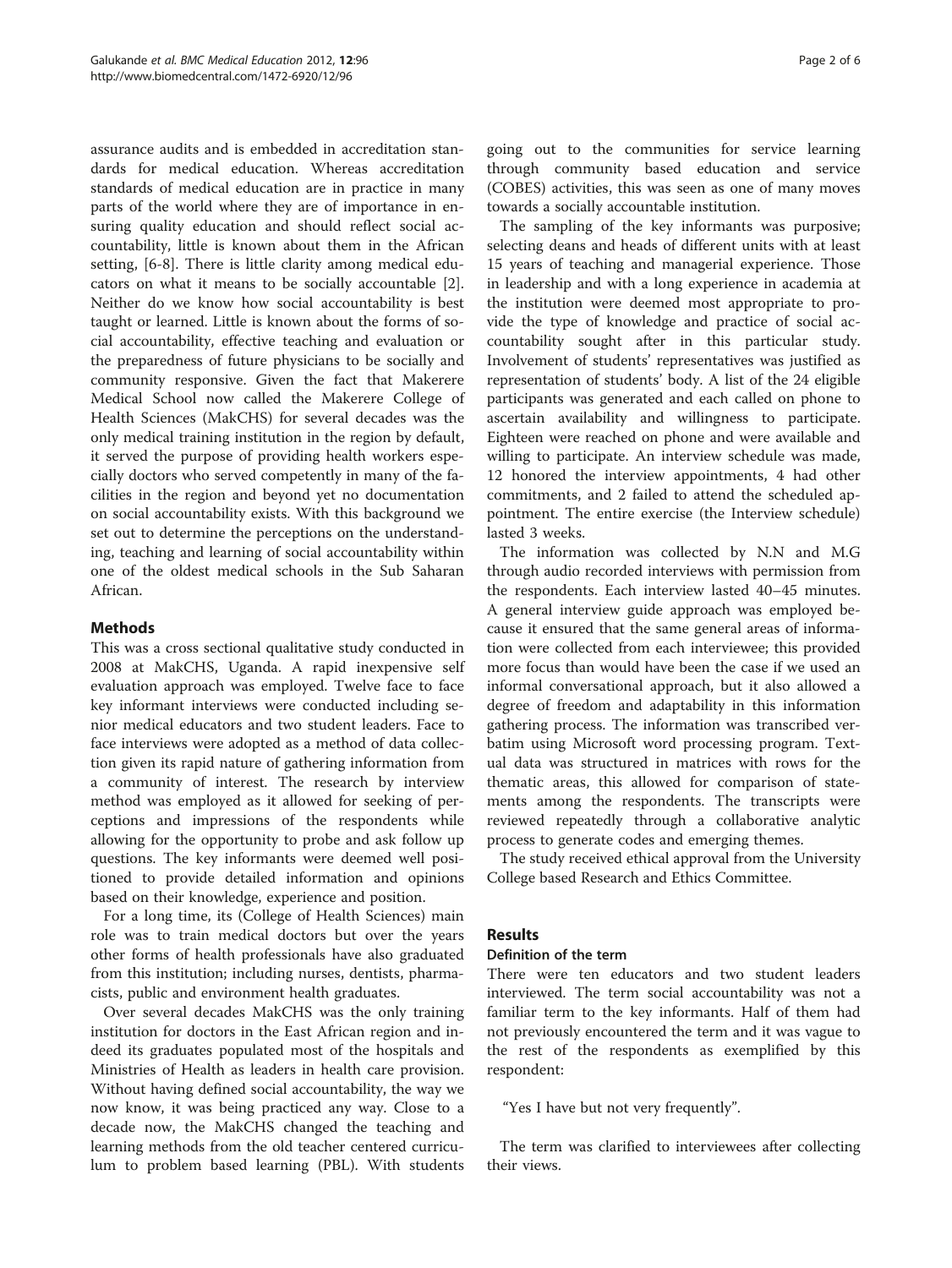The concept of social accountability within medical practice and education was thought to be a duty of individuals towards a community by providing service and training medical students to be more sensitive to the community needs that they serve as expressed in this quote:

"It borders with social responsibility.....one has to be responsible for health materials in order that that they should not be embezzled or wasted. Consumers should be able to question how I use the resources that are meant for them."

This statement could be taken for ensuring equity of service provision. Emphasis is laid on the point that corruption impedes access to quality services.

#### Expression of social accountability in the college

The training of health workers was looked at as a major contribution to social accountability [\[9](#page-5-0)]. The PBL method [[10\]](#page-5-0) of teaching and learning was viewed as a means through which social accountability is realized as students learnt through real life problems and hopefully mastered the skills of problem solving thereby becoming lifelong learners. It would then translate into solving community priority problems. The COBES program places students of each class once a year in a rural health care facility. The activities carried out involve providing a service to those that need it. This is now known to improve quality of service delivery in the communities where the students go. It is also known to increase the chances of students once they graduate, to work in underserved areas [[11,12\]](#page-5-0). Exposure to real life rural situations endears many students to these communities as shown in the statements made by the students' respondents below:

"COBES helps future health workers to be exposed to the community they are meant to serve upon graduation. Stakeholders are invited to participate in curriculum development in order to improve relevance of training to community needs..."

Whereas training was believed to be an act of social accountability, it is an assumption that is usually wrong [\[13](#page-5-0)]. The trained workers have to be seen getting involved in solving community priority health needs.

Deployment of the students to the community sites for COBES curriculum activities and by the school staff offering services at the national referral and teaching

hospital was seen as evidence of social accountability and here are quotes in that regard;

"There is training of health care providers by the College. Research in carried out in the community..... COBES offers service to the community. . .. . ."

".....Students give back to the community through the projects done in the community.... they volunteer at Internally Displaced Peoples' camps and, do research around Mulago hospital....."

These assumptions may only be right if there is evidence that priority health needs are met. However it was also felt that sometimes the service was both direct and indirect as stated by one of the respondents:

"Service to the community is done directly and indirectly by staff helping out in provision of health care, teaching at the hospital. . .. . .."

Furthermore, the current expression of social accountability was articulated by the Head of the College as shown in Table [1](#page-3-0) below.

#### Accountability to whom?

Respondents believed that the university structure was the platform through which one appraises faculty on social accountability activities however this appraisal is not mandatory and neither is it tracked as noted in the quote below:

"The dean (representing the university) as well as Mulago hospital management .... do not necessarily check performance with regard to social accountability closely...am my own boss".

Another respondent was quoted saying:

"...achieving social accountability is more of a feeling but nothing measurable. . .. . ..through the execution of my duties."

There were no performance indicators for social accountability; if they were, then they are not known to everyone. Indeed reporting activities of social accountability is not formally done; the indicators and the roles of individuals have not been thought through with clarity, as said by the respondent below:

"Yes we should inform the community about our social accountability activities for their guidance, feedback and facilitation. But I think the institution on the whole does not inform the public much".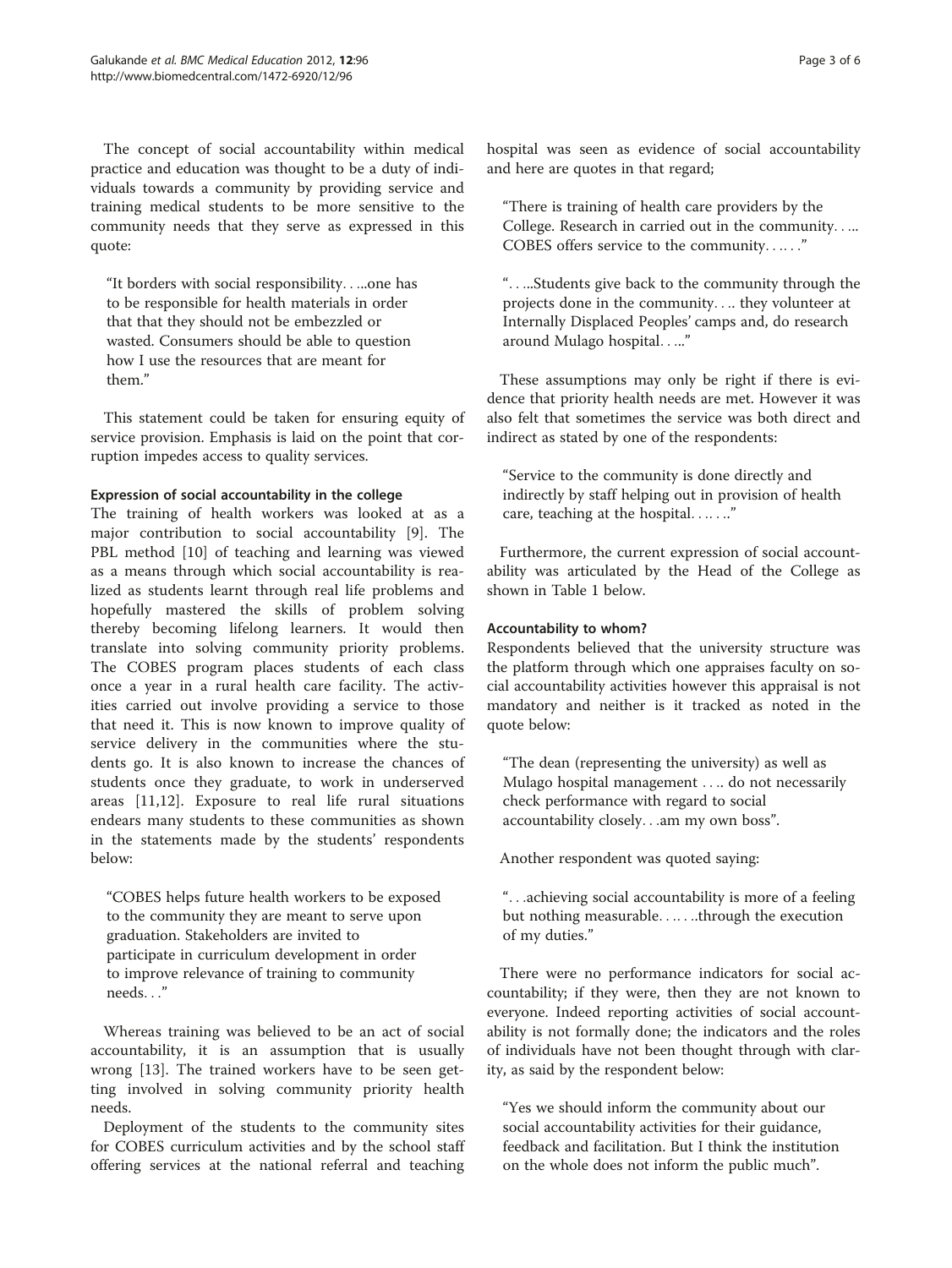| Domain                           | Expression                                                                                                                                                                                                                                                                        |
|----------------------------------|-----------------------------------------------------------------------------------------------------------------------------------------------------------------------------------------------------------------------------------------------------------------------------------|
| Mission                          | Mission is explicitly oriented to social accountability **                                                                                                                                                                                                                        |
| Functional status<br>change      | Change from Faculty of Medicine to College of Health sciences incorporating 4 schools (School of: Medicine, Biomedical<br>Sciences, Health sciences and Public Health) enhancing inter schools partnerships to enhance a holistic approach to<br>addressing health challenges.    |
| Curriculum reforms               | In the past decade we strengthened community outreach activities by adopting the COBES† concept as part of curriculum<br>implementation strategy. COBES enhances the local relevance of our education to community needs and quality of<br>services delivered to the communities. |
| Impact of curriculum<br>revision | Increase in OPD attendance has been registered at over 40 rural Health Service delivery sites, over the past several<br>years as well.                                                                                                                                            |
|                                  | Increased motivation of workers.                                                                                                                                                                                                                                                  |
| Curriculum Review                | Currently a curriculum review is underway, it's been preceded by a needs assessment exercise intended to integrate and<br>align the Ministry of Health agenda with college's strategic plan and subsequent curriculum activities.                                                 |
| Accreditation                    | We undertook to develop standards of Medical Education, building on WFME* work. Standards positively reflect social<br>accountability intent and practice.                                                                                                                        |
| Professionalism                  | A longitudinal study was started a year ago, to better understand how to inculcate professionalism better in trainees as a<br>positive way of enhancing social accountability. Lack of professionalism under mines access to health care.                                         |
| Community concerns               | Research, and outreach services to the neighbor ring slums was contacted over a 3 year period, included mass deworming<br>and immunization along with health talks about sanitation among other activities.                                                                       |
| Partnerships                     | A Medical Education Partnership Initiative (MEPI) grant has been secured for a national wide effort to address Quality of<br>Education Training and Community Research and Service.                                                                                               |

<span id="page-3-0"></span>Table 1 The current expression of social accountability at the CHS<sup>#</sup>

CHS- College of Health Sciences, Makerere University.

† COBES – Community Based Education and Service.

\* WFME – World Federation of Medical Education.

\*\* Old mission - "we are dedicated to improving the health of the people of Uganda and beyond and promoting health equity by providing quality education, research and health services. We achieve this by enhancing capacity and participation of stakeholders; strengthening systems and partnerships; and harnessing the power of new sciences and technology so as to build and sustain excellence and relevance."

# Information drawn from annual reports from the Head of the Institution's office.

The respondents clearly thought that personal accountability in the institution is part of social accountability. However, proper governance and compliance with administrative procedures were identified as a means to ensure quality training of graduates.

#### Institutional activities supportive of social accountability

There were varied responses to the question of the strengths of the College in respect to support for social accountability. The role of teaching and research that takes place at the institution was felt to be as strength. The use of PBL and COBES as teaching methods with students who are eager to learn was thought to be a strength in teaching and learning social accountability since the students are placed in rural community sites. There is no concrete proof yet that the priority health needs of the population are being met, though it is clear that COBES has acted as an enhancing platform for the College to partner with public health facilities in health service delivery. Traditionally, integration of health service activities between the Ministry of Education and Ministry of Health has largely been nonexistent.

#### Impediments to realizing social accountability

The weakness of the institution in as far as ensuring social accountability was mainly the lack of infrastructure that can sustain students in the community. There was also lack of a clear flow of information on what the community needs and how these needs would be met even though the students are capable of collecting this information while they are out in the field. Indeed the lack of a reward or punishment for institutions that are not socially accountable deters the drive forward for this important societal call.

There were gaps identified in the system that hinder implementation of social accountability in the three pillars of teaching, research and service. These challenges include lack of resources in the community to support continued students and faculty stay, resources to conduct translational research activities from a pre determined research agenda.

".... the gaps are big, in the implementation of the three aspects."

"Most of the research being done is funder driven. But if we had money we would address priority areas."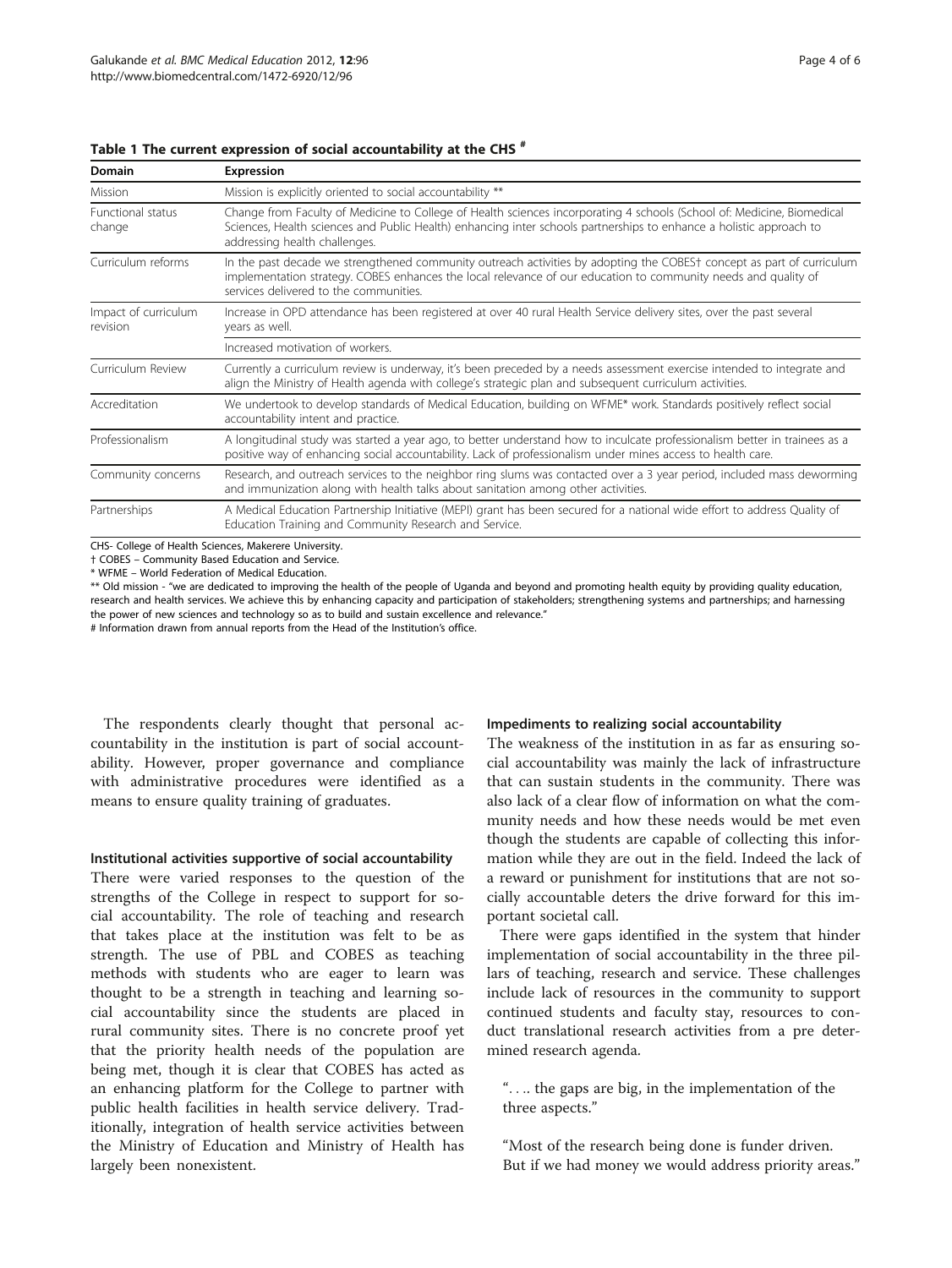It was therefore felt that there was a need to strengthen social accountability as it would produce better doctors for the community as said by a respondent:

"...should set up objectives, sensitize staff and students. . .. . ..medical issues are influenced by social issues so they should be integrated in learning and teaching activities, as a leading institution we should strengthen our position in the direction of social accountability..."

The involvement of all hospitals in carrying out social accountability was raised and was further emphasized in the need for research conducted by postgraduate students to be oriented to community needs:

"Social accountability should not stop at the main teaching hospital, it should be broadened.... Post graduate students may have to rotate in all hospitals surrounding the institutions".

#### **Discussion**

The practice of social accountability is old however the use of this term is new at MakCHS. The terms social accountability and responsiveness are used interchangeably. The scope and practice of social accountability can be expanded, by creating opportunities to ensure that medical education, research and service activities engage more community orientation [[14,15\]](#page-5-0).

Research in resource poor countries may be heavily influenced by funders hence creating a challenge in responding to local social needs as they may be seen in that particular environment [\[16](#page-5-0)].

There are weak links in the current system that retard the process of ensuring social accountability; there is a lack of feedback from the communities we serve and lack of a concerted effort by institutions to solicit for regular feedback about not only relevance of services but also for equity, quality and cost effectiveness. Indeed the lack of efficient information flow back and forth from the field undermines the mission of fully realizing social accountability.

The views expressed in this study were acts of social responsiveness however; they were not explicitly linked to meeting priority healthy needs. Quality of health care, equity issues, relevance and cost effectiveness were not mentioned. The importance of soliciting feedback was mentioned several times but, integration and partnerships with other stakeholders were omitted.

Interestingly the views expressed by the students did not differ much from those of faculty however the head of the Institution had a more detailed account on the overall big picture, the Heads of departments focused on

institution programs and the students mentioned some curriculum details.

The approach we used for this survey was a rapid inexpensive form of institutional self evaluation that could be replicated by other institutions in similar contexts. It was comprehensive since it targeted key personnel with long standing experience in education but were also in administrative positions. Whereas a component of external scrutiny should have been useful, there isn't such a mechanism per se (in Uganda) that does accreditation for social accountability or for other aspects of quality assurance regularly and in a predictable manner.

Whereas in developed countries accrediting bodies assess for social accountability regularly [\[17,18\]](#page-5-0), the existing accreditation body in Uganda lacks the capacity for regular accreditation as may be the case in most Sub Saharan countries.

The findings of this study through conduction of an evaluation exercise albeit on a small scale fills the gap for one institution but perhaps can serve as a catalyst or as an example for others in a similar context to document through self evaluation exercises what their successes and weaknesses are in the light of social accountability.

#### Limitations

Mainly heads of units and department were interviewed and their views may not fully reflect the views held by the rest of the faculty however these are individuals that run the institution and therefore can be assumed to give reliable information on what is on the ground.

The lack of a clear understanding of the definition of social accountability may have derailed the respondents. However clarification of the term was given at the beginning of the interviews.

#### Conclusions

The understanding of the term social accountability was not entirely uniform however participants enumerated several facets that in turn contribute to social accountability. Whereas, there was ample evidence of the practice of social accountability, there is need to increase awareness and promote a deliberate strategy for social accountability.

#### Competing interests

The authors declare no conflict of interest.

#### Authors' contributions

MG originated concept. MG and NN collected data. MG wrote first draft. NN and NKS performed critical reviews for intellectual content. All authors read and approved the final manuscript.

#### Acknowledgements

We are indebted to the staff and students at Makerere College of Health Sciences who spared their time to participate in this survey.